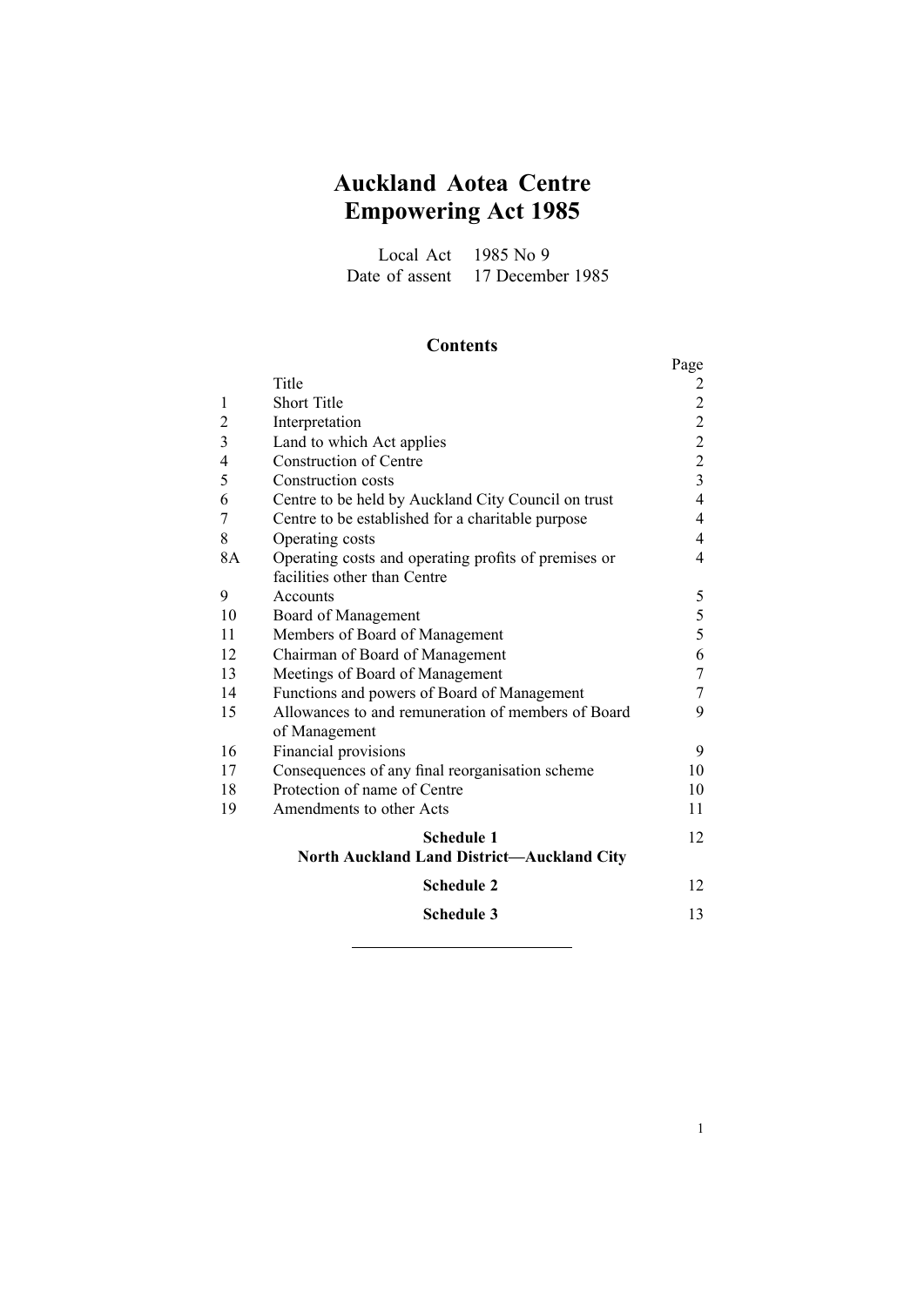| <b>Auckland Aotea Centre Empowering</b> | Reprinted as at  |
|-----------------------------------------|------------------|
| <b>Act 1985</b>                         | 3 September 2007 |

<span id="page-1-0"></span>**An Act to authorise the Auckland City Council and other Councils in the Auckland area to share the cost of establishing and maintaining the Aotea Centre in the district of the City of Auckland and to provide for the constitution of <sup>a</sup> Board of Management for the Centre**

**BE IT ENACTED by the General Assembly of New Zealand in Parliament assembled, and by the authority of the same, as follows:**

**1 Short Title**

This Act may be cited as the Auckland Aotea Centre Empowering Act 1985.

#### **2 Interpretation**

In this Act, unless the context otherwise requires,—

**Act** means the Local [Government](http://www.legislation.govt.nz/pdfLink.aspx?id=DLM415531) Act 1974

**Auckland Regional District** means the Auckland Regional District as constituted by the Auckland Regional [Authority](http://www.legislation.govt.nz/pdfLink.aspx?id=DLM61285) Act [1963](http://www.legislation.govt.nz/pdfLink.aspx?id=DLM61285)

**Board of Management** means the Aotea Centre Board of Management constituted by this Act

**Centre** means the recreation and cultural centre to be known as the Aotea Centre proposed to be built on the land described in Schedule [1](#page-10-0) to this Act

**Aotea Centre Trust Board** means the Aotea Centre Trust Board incorporated under Part 2 of the Charitable Trusts Act 1957.

#### **3 Land to which Act applies**

The land to which this Act applies is the land described in Schedule [1](#page-10-0) to this Act (hereinafter referred to as the land).

#### **4 Construction of Centre**

(1) For the avoidance of doubt it is hereby declared that the Auckland City Council, on behalf of itself and the other Councils named in Schedule [2](#page-11-0) to this Act, is empowered and shall be deemed always to have been empowered to enter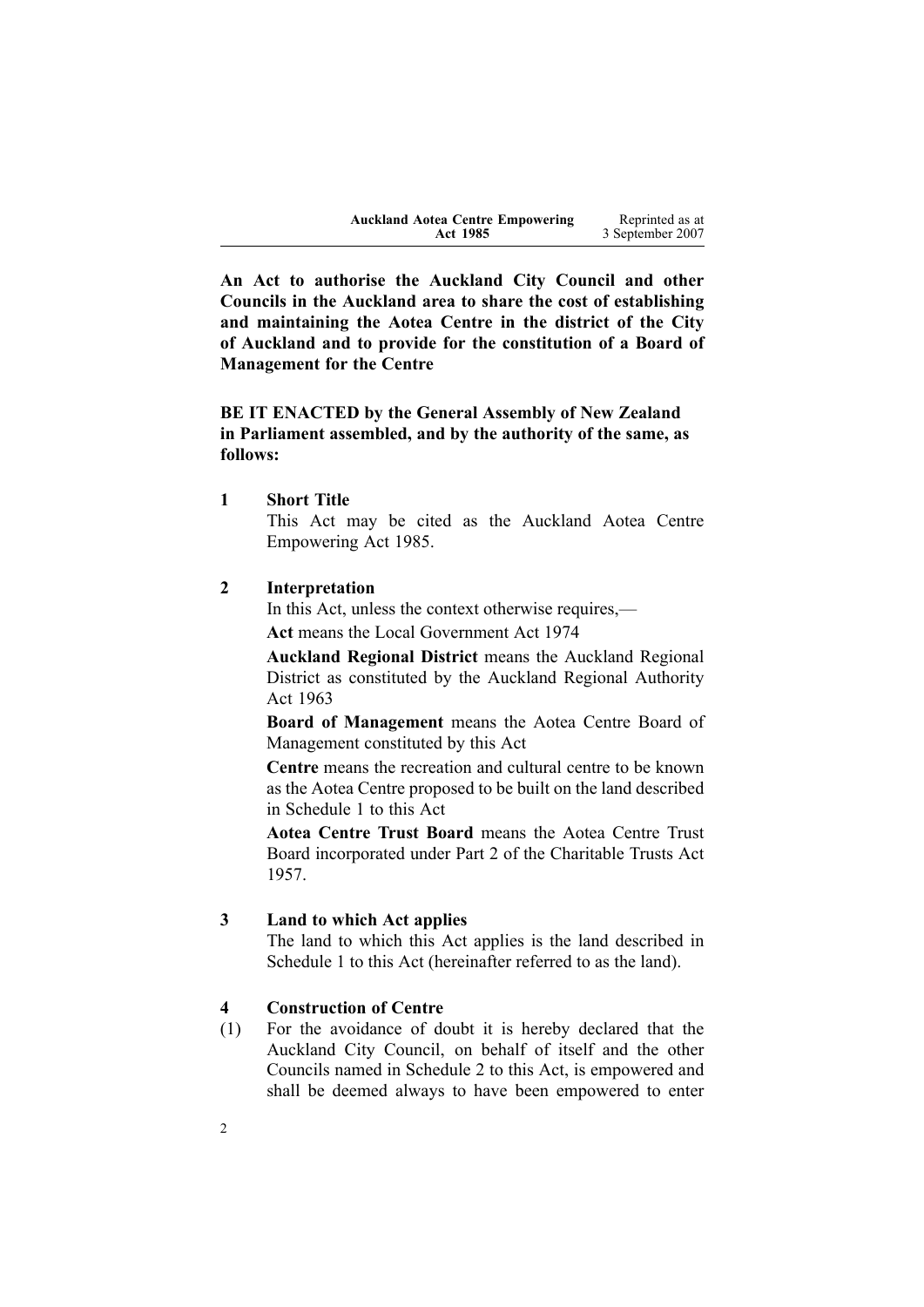<span id="page-2-0"></span>

| Reprinted as at  | <b>Auckland Aotea Centre Empowering</b> |  |
|------------------|-----------------------------------------|--|
| 3 September 2007 | <b>Act 1985</b>                         |  |

into such contract or contracts as it considers necessary or expedient for the construction, operation, and maintenance of the Centre and for the furtherance of the purposes of the Centre.

(2) Any change in the design of the Centre shall be implemented only after the Auckland City Council has consulted duly authorised representatives of the other Councils named in Schedule [2](#page-11-0) to this Act.

#### **5 Construction costs**

(1) Subject to subsection (6) of this section, the Auckland City Council shall contribute at least one half of the sum required to construct and commission the Centre, including the cost of furnishings and fittings, and the other Councils named in Schedule [2](#page-11-0) to this Act shall collectively contribute thereto in the individual percentages or amounts set out opposite their names in that Schedule:

Provided that, in calculating the percentage or amount to be contributed by the Auckland City Council, credit in the sum of \$3 million shall be given to it for the value of the land disregarding the value of any buildings thereon due for demolition.

- $(2)$  At least one-quarter of the said sum shall be sought by a public appeal by the Aotea Centre Trust Board.
- (3) Any territorial authority which is not named in Schedule [2](#page-11-0) or Schedule [3](#page-12-0) to this Act may make such grants of money towards the cost of constructing, commissioning, or operating the Centre at such time or times and in such manner as it thinks fit, and any territorial authority so named may make grants of money towards any of those costs that are additional to its obligations under either of these Schedules.
- (4) Notwithstanding anything in any other Act, any local authority constituted under any Act and which is not otherwise empowered to do so, may, having regard to its financial circumstances, make grants of money to assist in funding the Centre, either in respec<sup>t</sup> of construction costs, or operating costs, or both, as the local authority shall think fit.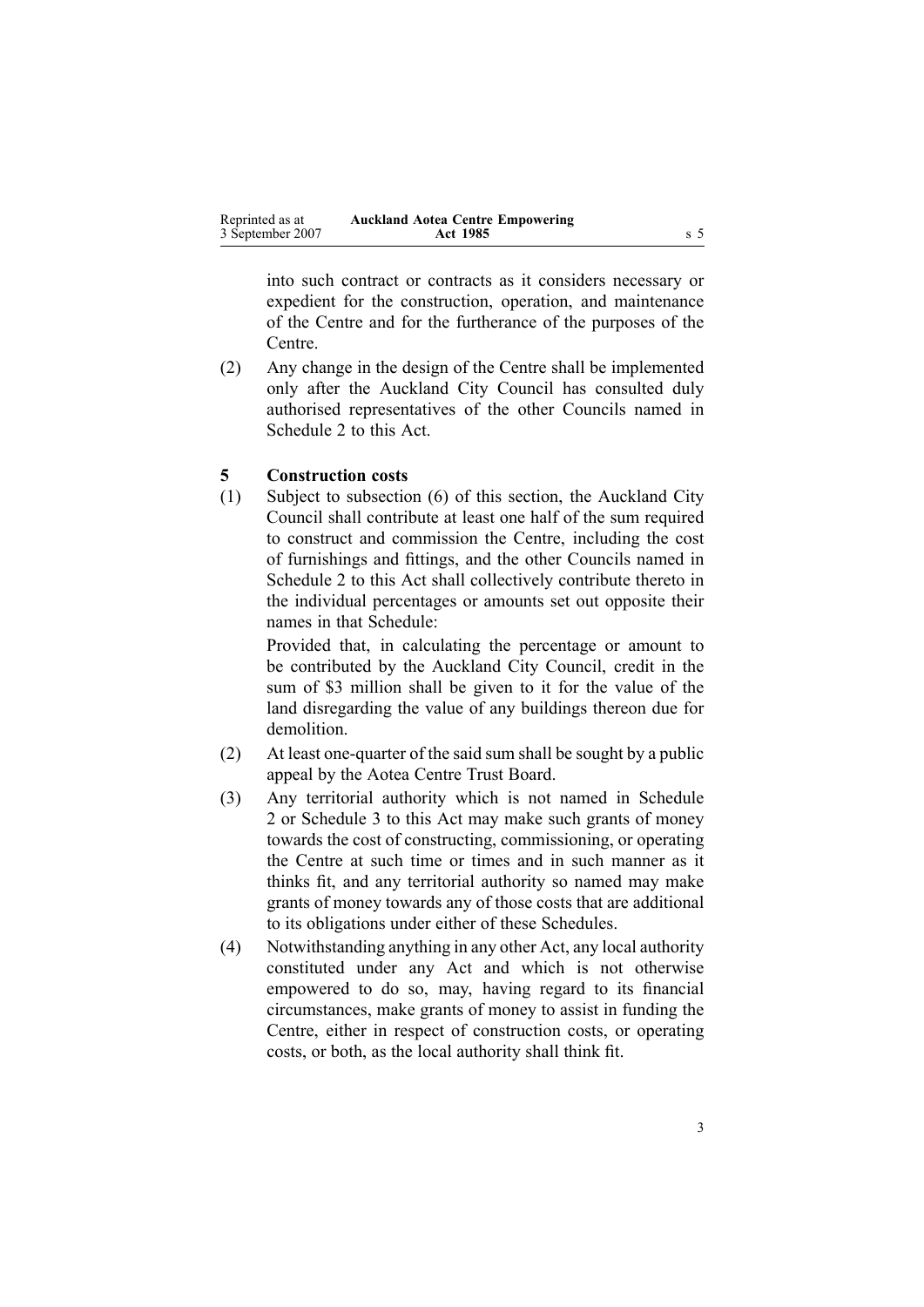<span id="page-3-0"></span>

| <b>Auckland Aotea Centre Empowering</b><br>$\sqrt{5}$<br><b>Act 1985</b> | Reprinted as at<br>3 September 2007 |
|--------------------------------------------------------------------------|-------------------------------------|
|--------------------------------------------------------------------------|-------------------------------------|

(5) Any gran<sup>t</sup> made pursuan<sup>t</sup> to this section shall not of itself involve the donor in accepting any obligations under this Act, nor in acquiring any privileges thereunder.

(6) Notwithstanding the provisions of subsection [\(1\)](#page-2-0) of this section, the Auckland City Council's and the other Councils' obligations to contribute to the extent provided therein shall be based on the total sum required, after taking into account contributions received under subsections [\(2\)](#page-2-0), [\(3\)](#page-2-0), and [\(4\)](#page-2-0) of this section.

#### **6 Centre to be held by Auckland City Council on trust**

The Auckland City Council shall retain its freehold interest in the land and in the buildings to be erected on it but it shall nevertheless hold the same on trust for the purposes described in section [601](http://www.legislation.govt.nz/pdfLink.aspx?id=DLM422910) of the Act and as further authorised by the powers conferred upon the Board of Management by section [14](#page-6-0) of this Act for the benefit of the whole of the Auckland Regional District.

## **7 Centre to be established for <sup>a</sup> charitable purpose**

The Centre is hereby declared to be established for <sup>a</sup> charitable purpose as defined in section [2](http://www.legislation.govt.nz/pdfLink.aspx?id=DLM309902) of the [Charitable](http://www.legislation.govt.nz/pdfLink.aspx?id=DLM308795) Trusts Act [1957](http://www.legislation.govt.nz/pdfLink.aspx?id=DLM308795).

#### **8 Operating costs**

Operating costs of the Centre in any year, after taking receipts into account, shall be borne by the Councils concerned in proportion to the percentages or amounts shown opposite their respective names in Schedule [3](#page-12-0) to this Act. Any operating profit shall be shared by them in the same way.

### **8A Operating costs and operating profits of premises or facilities other than Centre**

The Councils(other than the Auckland City Council) are not—

(a) required to contribute in any way to the operating costs of any premises or facilities referred to in section  $14(1)(b)$ ; and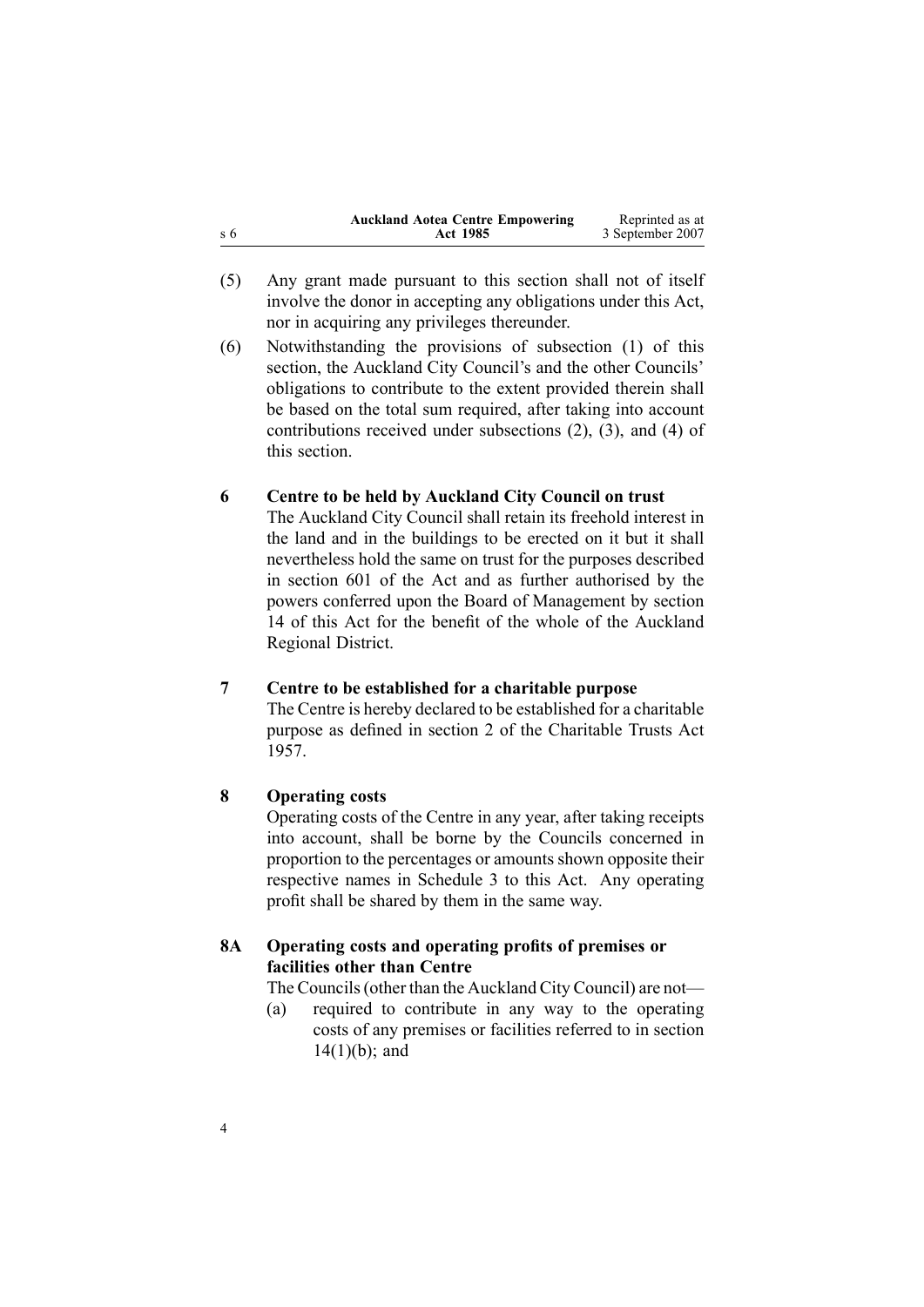<span id="page-4-0"></span>(b) entitled to share in the operating profits of those premises or facilities.

Section 8A was inserted, as from 9 October 2001, by section [3](http://www.legislation.govt.nz/pdfLink.aspx?id=DLM86131) Auckland Aotea Centre Empowering Amendment Act 2001 (2001 No 4(L)).

## **9 Accounts**

- (1) The Auckland City Council shall be responsible for keeping proper accounts in respec<sup>t</sup> of the activities of the Centre and in so doing it shall abide by such of the requirements of Part [12](http://www.legislation.govt.nz/pdfLink.aspx?id=DLM419468) of the Act as are appropriate.
- (2) The provisions of section [204\(2\)](http://www.legislation.govt.nz/pdfLink.aspx?id=DLM419483) of the Act shall apply in favour of any elector in the district of <sup>a</sup> territorial local authority contributing towards the cost of the construction or operation of the Centre.
- (3) A copy of the annual financial statement relating to the transactions of the Centre shall be sent by the Auckland City Council to each of the territorial authorities named in Schedules [2](#page-11-0) and [3](#page-12-0) to this Act and to contributors acting under section [5\(3\)](#page-2-0) and [\(4\)](#page-2-0) of this Act.
- (4) Within 6 months after the end of each financial year the Auckland City Council shall prepare such financial statements as are necessary to show fully the financial position in respec<sup>t</sup> of the Centre and the financial results of the operation of the Centre during that financial year.
- (5) The financial statements must be audited by the Auditor-General who for the purpose has and may exercise all the functions and powers of the Auditor-General under the [Public](http://www.legislation.govt.nz/pdfLink.aspx?id=DLM88540) Audit Act 2001.

Subsection (5) was substituted, as from 1 July 2001, by section [53](http://www.legislation.govt.nz/pdfLink.aspx?id=DLM88957) Public Audit Act 2001 (2001 No 10).

#### **10 Board of Management**

There is hereby established <sup>a</sup> Board to be known as the Aotea Centre Board of Management.

#### **11 Members of Board of Management**

- (1) The Board of Management shall consist of—
	- (a) At least 3 persons to be appointed by the Auckland City Council: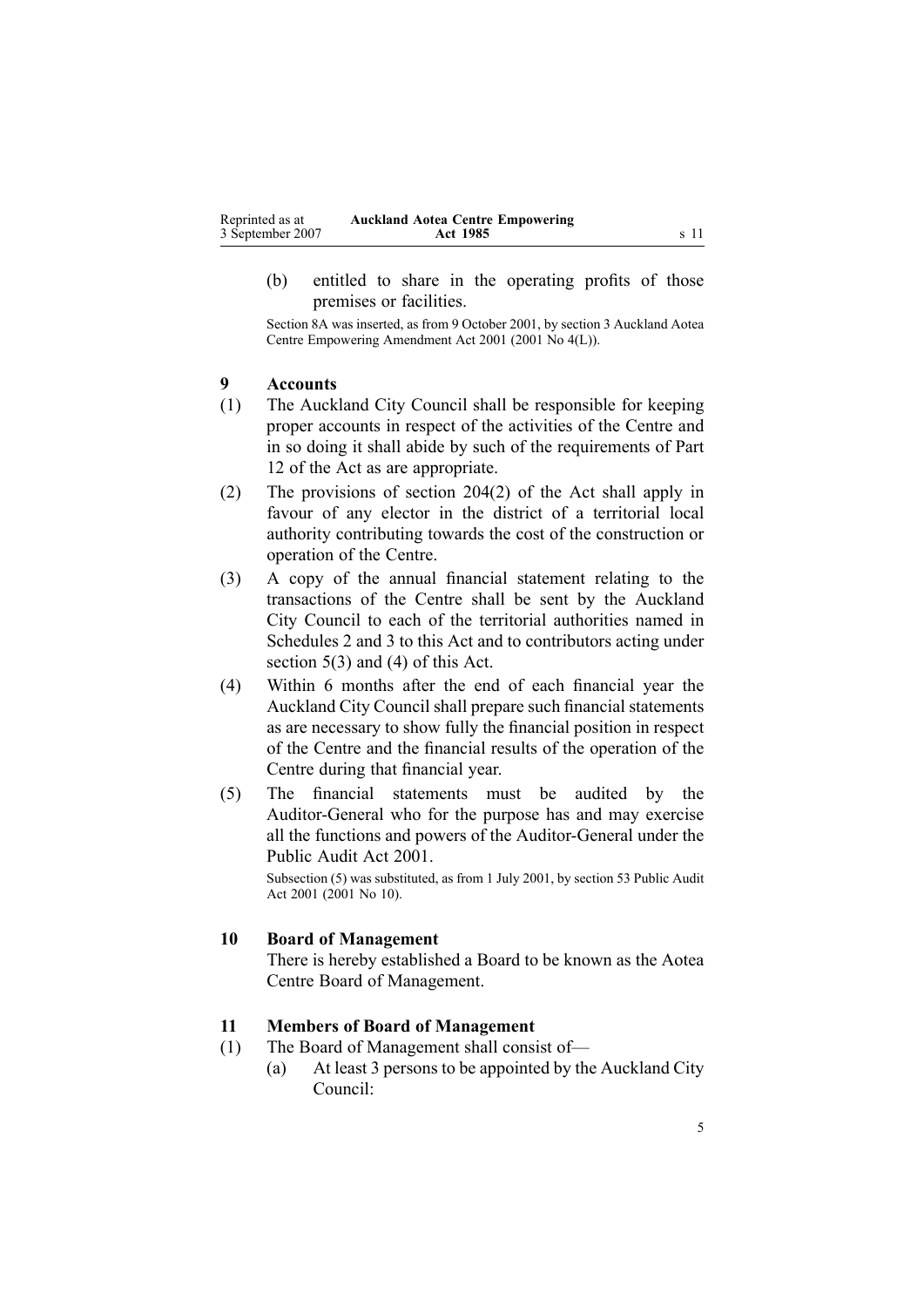| <b>Auckland Aotea Centre Empowering</b> | Reprinted as at  |
|-----------------------------------------|------------------|
| <b>Act 1985</b>                         | 3 September 2007 |
|                                         |                  |

 $(b)$  A number of persons to be appointed by the other Councils named in Schedule [3](#page-12-0) to this Act, the number (compared with the number appointed by the Auckland City Council) to be in the proportion at the time of appointment that the aggregate percentage of their liability to contribute towards operating costs bears to the percentage liability of the Auckland City Council therefor. Appointments under this paragraph shall be made after consultation between the other Councils, and, without in any way imposing an obligation upon them, they shall take into account the preferences of the Councils which are the major contributors within their number:

Provided that, if the other Councils named in the said Schedule [3](#page-12-0) are unable to agree upon any such appointment or appointments, they shall decide the appointment or appointments by vote, the value of their respective votes being in proportion to their individual financial commitments towards operating costs at the time of voting.

- (2) An appointee need not be <sup>a</sup> member of an appointing Council.
- (3) Every member of the Board of Management who is appointed by the Auckland City Council shall hold office during its pleasure, and every member appointed by the other Councils may be removed from office by <sup>a</sup> joint resolution of those Councils to that effect.
- (4) Every member of the Board of Management shall hold office for <sup>a</sup> term of 3 years, unless the member sooner resigns or is removed from office, but shall be eligible for reappointment.
- (5) In the event of <sup>a</sup> vacancy occurring it shall forthwith be filled by the Auckland City Council, or by the other Councils, as the case may require.
- (6) Sections [97](http://www.legislation.govt.nz/pdfLink.aspx?id=DLM417630) and [98](http://www.legislation.govt.nz/pdfLink.aspx?id=DLM417634) of the Local [Government](http://www.legislation.govt.nz/pdfLink.aspx?id=DLM415531) Act 1974, with the necessary modifications, shall apply to every member of the Board of Management.

#### **12 Chairman of Board of Management**

The Chairman of the Board of Management shall be elected by it from among its members at the first meeting held after the

<span id="page-5-0"></span><sup>s</sup> 12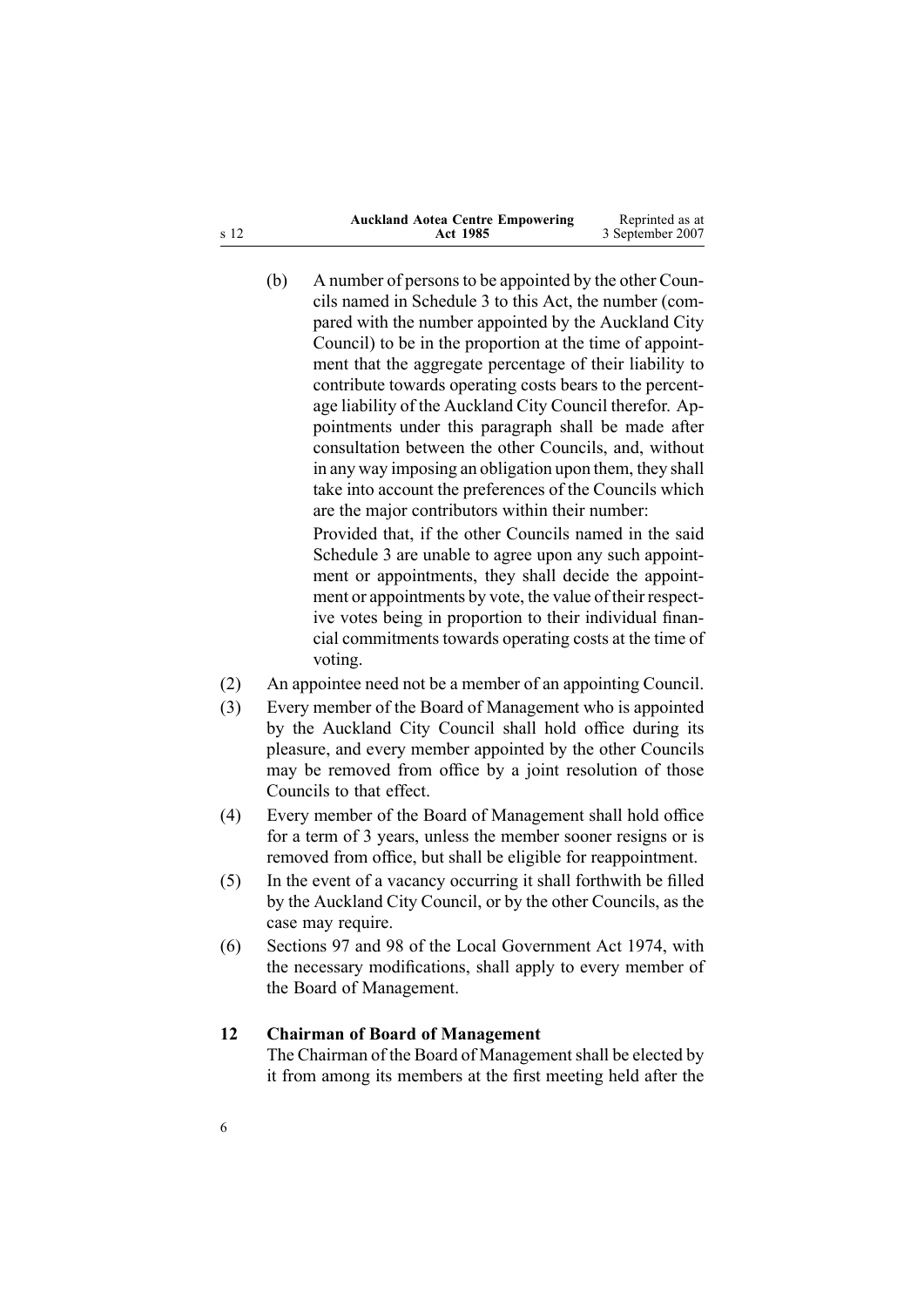<span id="page-6-0"></span>commencement of this Act and thereafter at the first meeting of the Board of Management after every triennial general election of members of the Councils concerned.

#### **13 Meetings of Board of Management**

- (1) Meetings of the Board of Management shall be held at such times and places as it may from time to time appoint, and the Board of Management may make its own rules for regulating the conduct of its business.
- (2) Part [5](http://www.legislation.govt.nz/pdfLink.aspx?id=DLM418154) of the Local [Government](http://www.legislation.govt.nz/pdfLink.aspx?id=DLM415531) Act 1974, with the necessary modifications, shall apply in respec<sup>t</sup> of every meeting of the Board of Management.

#### **14 Functions and powers of Board of Management**

- (1) The principal functions of the Board of Management are—
	- (a) to control, manage, and maintain the Centre; and
	- (b) subject to, and in accordance with, any agreemen<sup>t</sup> from time to time entered into between the Board of Management and the Auckland City Council, to control, manage, and maintain any recreational, entertainment, cultural, conference, or civic premises or facilities that are owned or controlled by the Auckland City Council; and
	- (c) to promote the use of the Centre and the premises or facilities referred to in paragraph (b) for any permitted purpose.
- (2) The Board of Management shall have all such powers, rights, and privileges as may be reasonably necessary or expedient to enable it to carry out those functions, and, in particular, it may from time to time—
	- (a) Make provision generally for the administration of this Act:
	- $(b)$  Acquire and hold, for the purposes of this Act, any on-licence within the meaning of the Sale of [Liquor](http://www.legislation.govt.nz/pdfLink.aspx?id=DLM165115) Act [1989](http://www.legislation.govt.nz/pdfLink.aspx?id=DLM165115) in respec<sup>t</sup> of any premises or facilities under the control or managemen<sup>t</sup> of the Board of Management, or authorise any tenant or lessee to acquire and hold any such licence:
	- (c) Use or allow to be used the facilities and equipment under its control in such manner as it thinks fit for the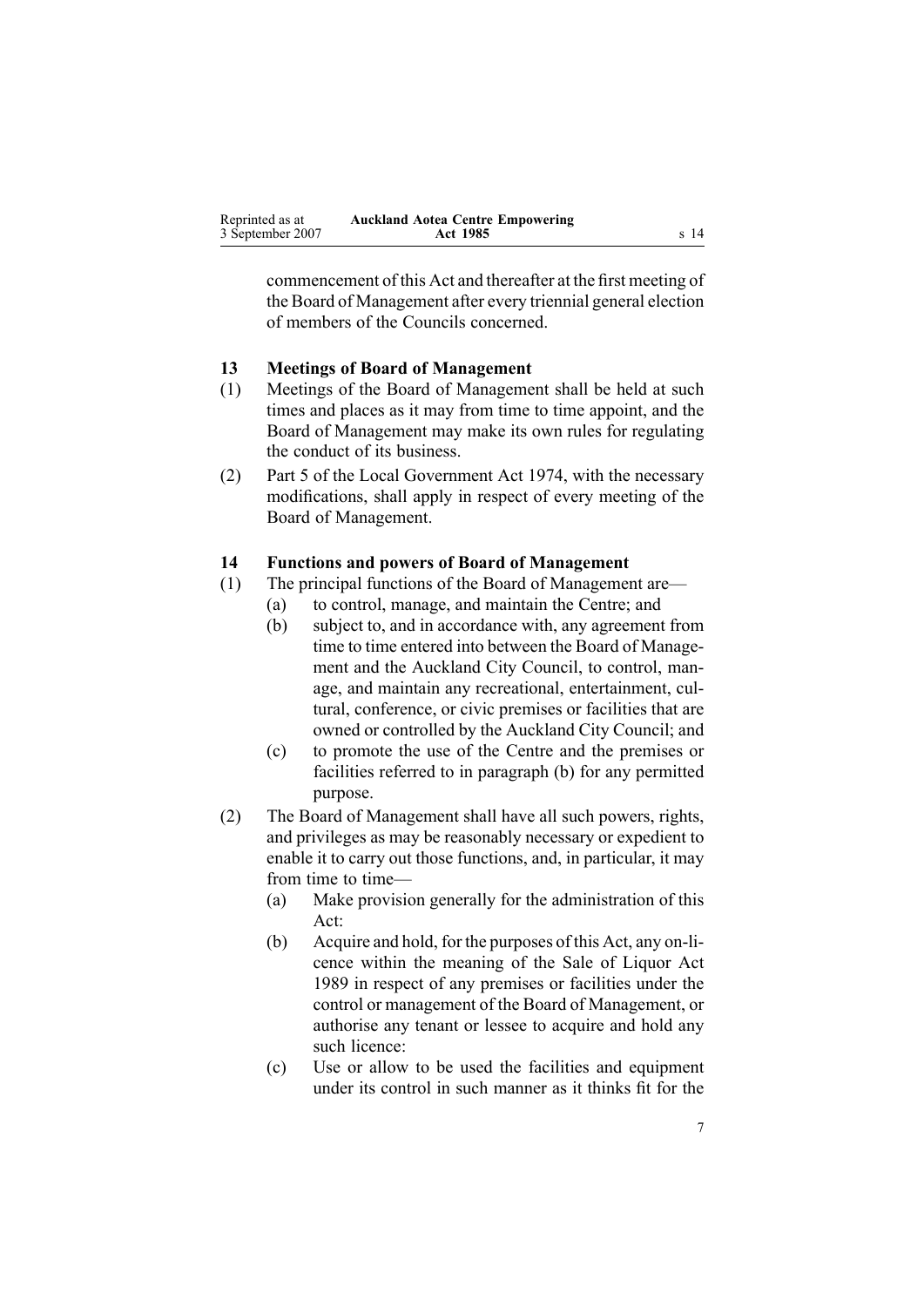| <b>Auckland Aotea Centre Empowering</b> | Reprinted as at  |
|-----------------------------------------|------------------|
| <b>Act 1985</b>                         | 3 September 2007 |

purpose of promoting and assisting in the development and carrying on of the arts, educational, cultural, and civic pursuits, and in its discretion gran<sup>t</sup> concessions, discounts, and other preferential privileges to individuals or groups in the community considered by the Board of Management to be deserving of the same:

- (d) Organise, or arrange for the carrying on of, concerts and entertainments for the general public or any section of the general public:
- (e) Organise, or arrange for or authorise the holding of, exhibitions, conferences, conventions, and functions of a like nature:
- (f) Exercise as the agen<sup>t</sup> of the Auckland City Council and on its behalf the powers of letting conferred by section [227](http://www.legislation.govt.nz/pdfLink.aspx?id=DLM419720) of the Act:

Provided that any proposal to enter into <sup>a</sup> lease for <sup>a</sup> term exceeding 5 years shall require the prior written approval of the Auckland City Council:

- (g) Publish or arrange for the publication of such periodicals, pamphlets, or other publications as it considers to be of interest to the general public relative to the administration and affairs of the Board of Management, the facilities offered by the Centre and any other premises or facilities under the control or managemen<sup>t</sup> of the Board of Management, and the concerts and entertainments organised and presented by the Board of Management or by any person authorised by it to do so:
- (h) Establish and operate in the Centre and elsewhere booking offices for reservations at any function in the Centre and at any other venue:
- (i) Associate with any other organisation or entrepreneur in organising the visit of touring concert and entertainment companies or individuals:
- (j) Appoint <sup>a</sup> Secretary and such other officers or employees as it thinks necessary for the efficient carrying out of its functions under this Act.

Subsection (1) was substituted, as from 9 October 2001, by section [4\(1\)](http://www.legislation.govt.nz/pdfLink.aspx?id=DLM86133) Auckland Aotea Centre Empowering Amendment Act 2001 (2001 No  $4(L)$ ).

<sup>s</sup> 14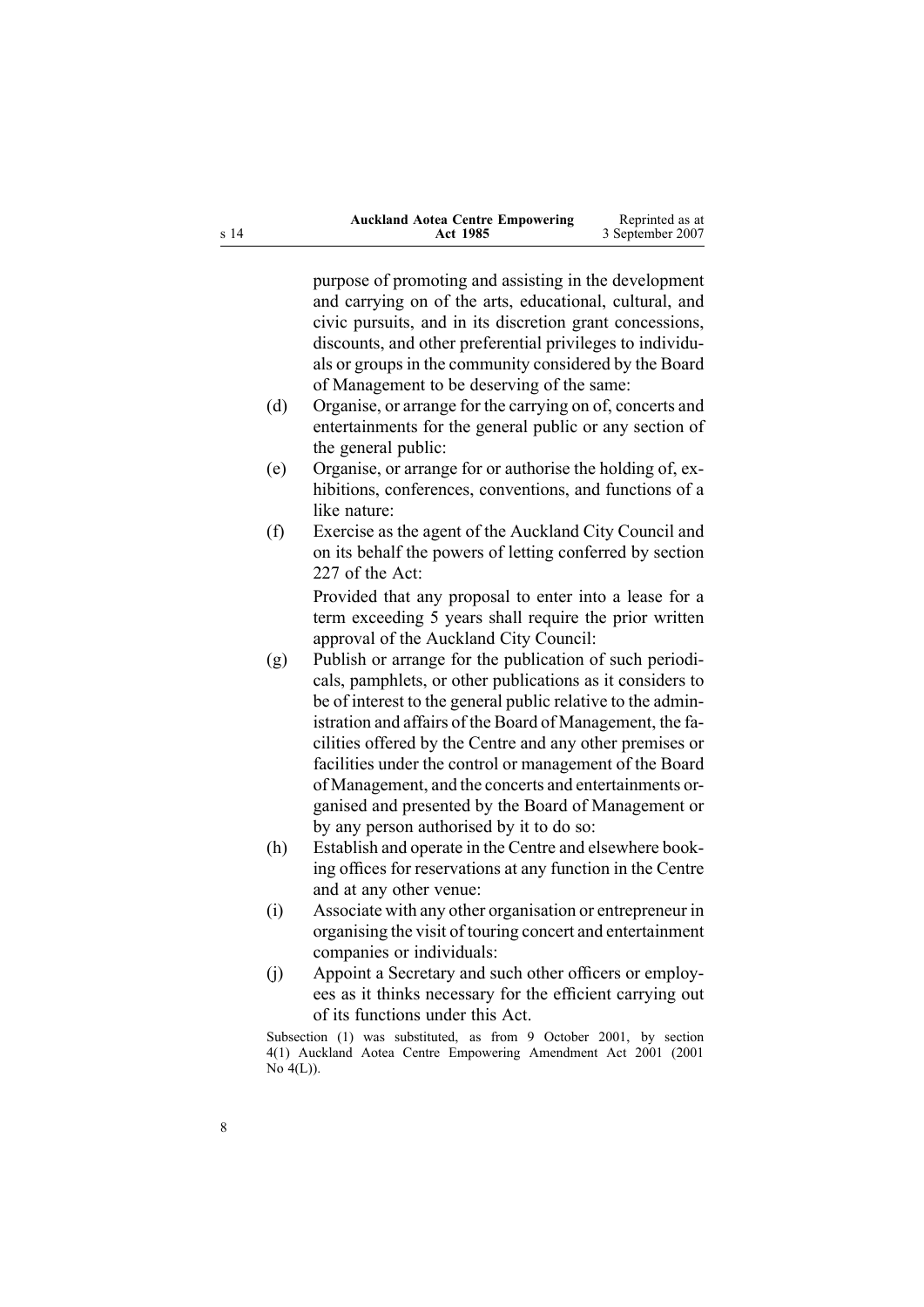<span id="page-8-0"></span>Subsection (2)(b) was amended, as from 1 April 1990, by section [230\(1\)](http://www.legislation.govt.nz/pdfLink.aspx?id=DLM167530) Sale of Liquor Act 1989 (1989 No 63) by substituting the words "on-licence within the meaning of the Sale of Liquor Act <sup>1989</sup>" for the words "restaurant licence or food and entertainment licence within the meaning of the Sale of Liquor Act 1962".

Subsection (2)(b) was further amended, as from 9 October 2001, by section [4\(2\)\(a\)](http://www.legislation.govt.nz/pdfLink.aspx?id=DLM86133) Auckland Aotea Centre Empowering Amendment Act 2001 (2001 No 4(L)), by substituting the words "any premises or facilities under the control or management of the Board of Management" for the words "the premises".

Subsection (2)(c) was amended, as from 9 October 2001, by section [4\(2\)\(b\)](http://www.legislation.govt.nz/pdfLink.aspx?id=DLM86133) Auckland Aotea Centre Empowering Amendment Act 2001 (2001 No  $4(L)$ ), by substituting the words ", educational, cultural, and civic" for the words "and educational and cultural,".

Subsection (2)(g) was amended, as from 9 October 2001, by section [4\(2\)\(c\)](http://www.legislation.govt.nz/pdfLink.aspx?id=DLM86133) Auckland Aotea Centre Empowering Amendment Act 2001 (2001 No  $4(L)$ ), by inserting the words "of Management" after the word "Board" in both places where it appears.

Subsection  $(2)(g)$  was amended, as from 9 October 2001, by section [4\(2\)\(d\)](http://www.legislation.govt.nz/pdfLink.aspx?id=DLM86133) Auckland Aotea Centre Empowering Amendment Act 2001 (2001 No 4(L)), by inserting the words "and any other premises or facilities under the control or management of the Board of Management" after the word "Centre".

#### **15 Allowances to and remuneration of members of Board of Management**

- (1) The Board of Management is hereby declared to be <sup>a</sup> statutory Board within the meaning of the Fees and [Travelling](http://www.legislation.govt.nz/pdfLink.aspx?id=DLM264952) [Allowances](http://www.legislation.govt.nz/pdfLink.aspx?id=DLM264952) Act 1951; and the members thereof may be paid travelling allowances and expenses in accordance with that Act, which shall apply accordingly.
- (2) Payments of allowances and remuneration to members of the Board of Management shall be made by the Auckland City Council and shall be treated as <sup>a</sup> cost in the operation of the Centre or any other premises or facilities under the control or managemen<sup>t</sup> of the Board of Management, as the case may be.

Subsection (2) was amended, as from 9 October 2001, by section [5](http://www.legislation.govt.nz/pdfLink.aspx?id=DLM86134) Auckland Aotea Centre Empowering Amendment Act 2001 (2001 No 4(L)), by inserting, after the words "the Centre", the words "or any other premises or facilities under the control or managemen<sup>t</sup> of the Board of Management, as the case may be".

#### **16 Financial provisions**

(1) Notwithstanding anything in this Act, all money contributed pursuan<sup>t</sup> to this Act, all money received or receivable from the use or letting or leasing of the Centre or any par<sup>t</sup> of it,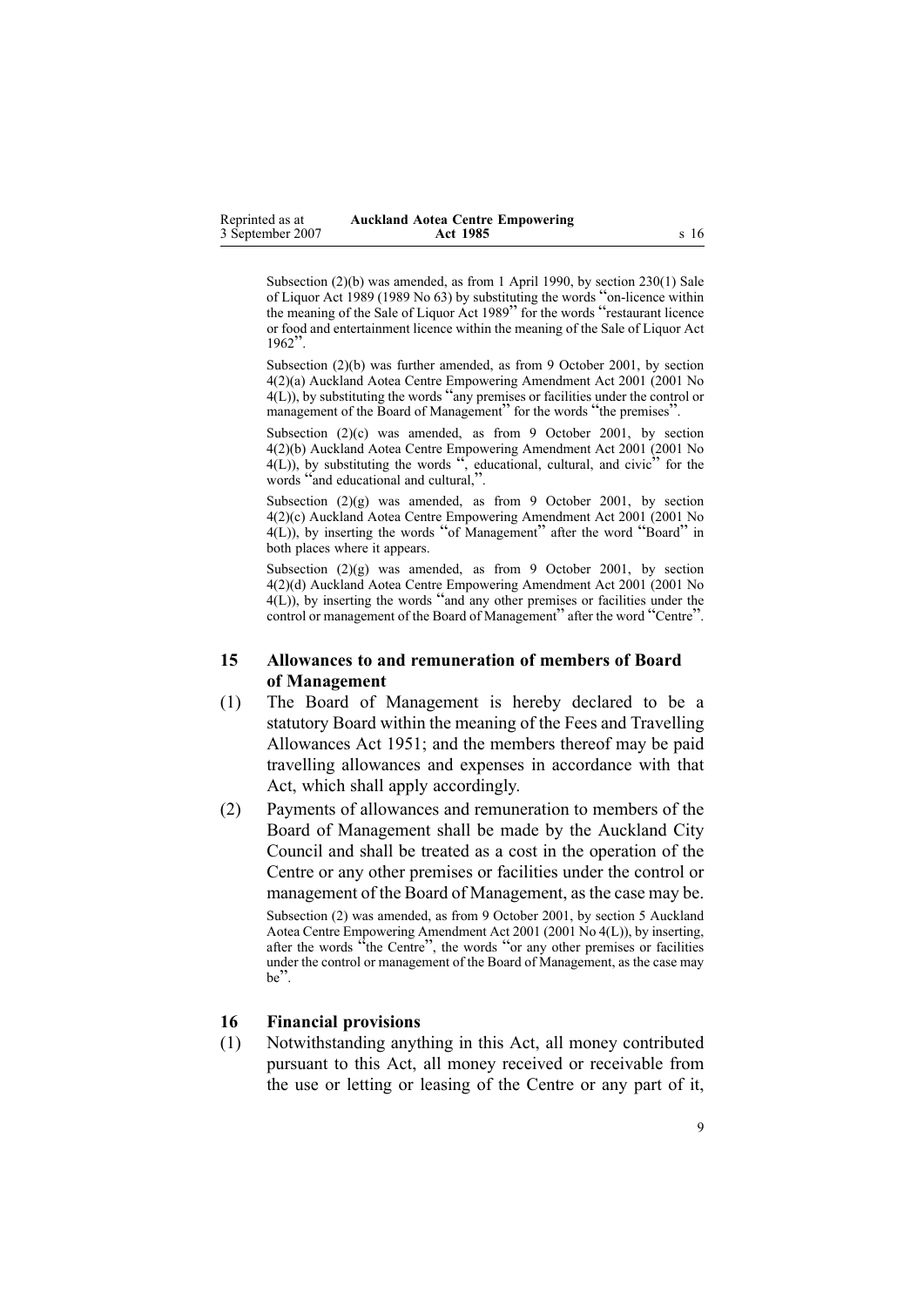<span id="page-9-0"></span>

|      | <b>Auckland Aotea Centre Empowering</b> | Reprinted as at  |
|------|-----------------------------------------|------------------|
| s 17 | Act 1985                                | 3 September 2007 |

and all money due from any other source, shall be received, administered, and paid out by the Auckland City Council; and the Board of Management shall account to the Auckland City Council for any such money coming into its hands in the first instance.

(2) All officers and employees of the Board of Management shall be paid by the Auckland City Council on behalf of the Board.

#### **17 Consequences of any final reorganisation scheme**

The provisions of Part [1](http://www.legislation.govt.nz/pdfLink.aspx?id=DLM416138) of the Act relating to the apportionment of assets and liabilities consequen<sup>t</sup> upon the bringing into force of <sup>a</sup> final reorganisation scheme shall apply to any commitment entered into by any Council pursuan<sup>t</sup> to section [5\(1\)](#page-2-0) or section [8](#page-3-0) of this Act.

#### **18 Protection of name of Centre**

- (1) No company or other body corporate shall be incorporated or registered under any enactment in New Zealand under the name "Auckland Aotea Centre" or "Aotea Centre" or under any other name that in the opinion of the Registrar of Companies so resembles the name of the Centre as to be calculated to deceive.
- (2) No person other than the Board of Management shall, by himself or with any other person or persons,—
	- (a) Trade or carry on business under; or
	- (b) In any other way use as the name or description of any unincorporated body or organisation—

the name "Auckland Aotea Centre" or "Aotea Centre" or any other name so resembling the name of the Centre as to be calculated to deceive.

(3) Any person who contravenes subsection (2) of this section commits an offence and shall be liable on summary conviction to <sup>a</sup> fine not exceeding \$1,000 and to <sup>a</sup> further fine not exceeding \$100 for every day during which the offence has continued.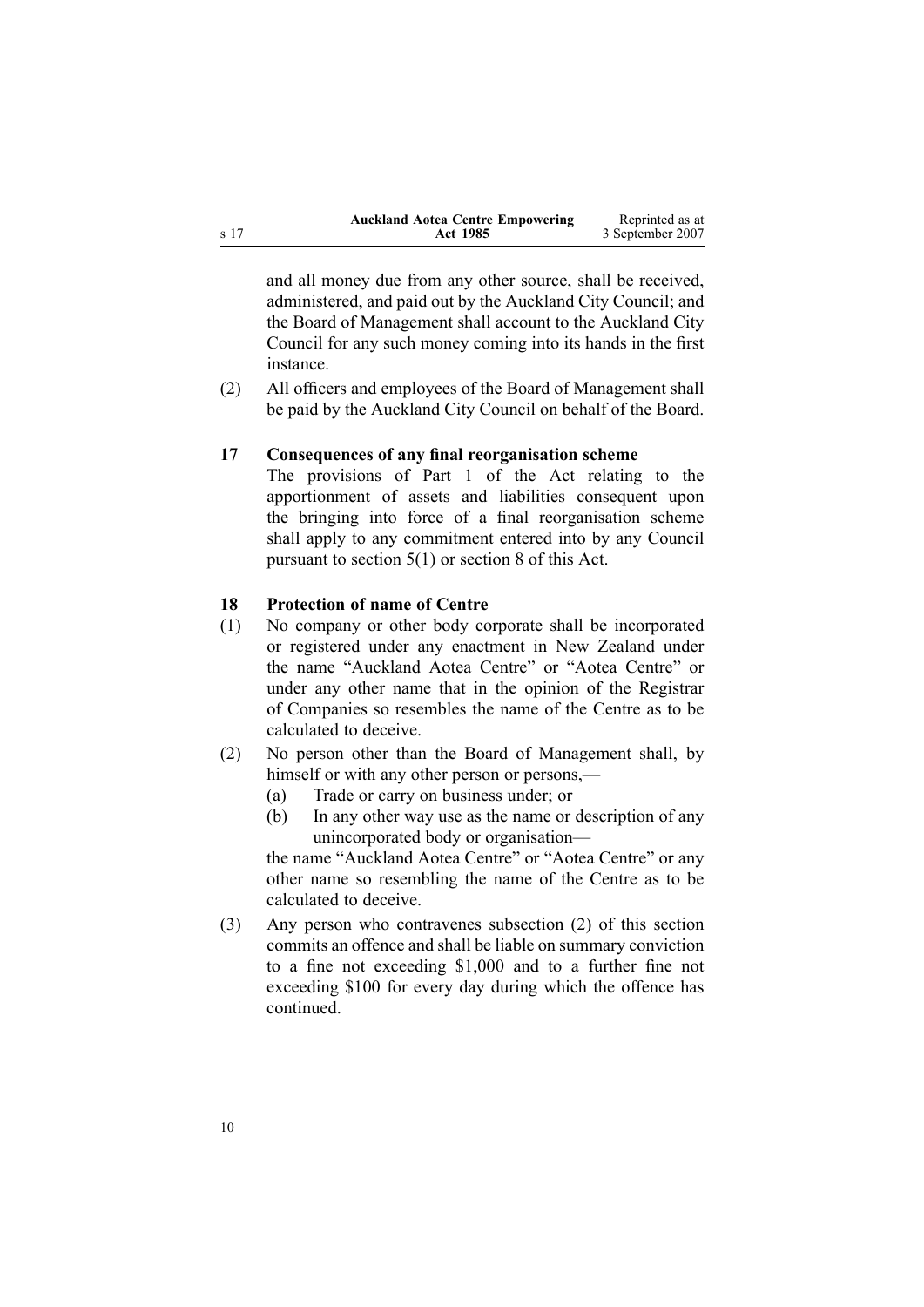<span id="page-10-0"></span>

| Reprinted as at  | <b>Auckland Aotea Centre Empowering</b> |
|------------------|-----------------------------------------|
| 3 September 2007 | Act 1985                                |

#### **19 Amendments to other Acts**

(1) Part [2](http://www.legislation.govt.nz/pdfLink.aspx?id=DLM324284) of Schedule 1 to the Public Bodies [Contracts](http://www.legislation.govt.nz/pdfLink.aspx?id=DLM324218) Act 1959 is hereby amended by inserting in its appropriate alphabetical order the following item:

| The Aotea Centre Board of | 1985, No $9$ (Local)—The |
|---------------------------|--------------------------|
| Management                | Auckland Aotea Centre    |
|                           | Empowering Act 1985.     |

(2)

(3) Part 2 of Schedule 1 to the Local Authorities (Employment Protection) Act 1963 is hereby amended by inserting in its appropriate alphabetical order the following item:

| The Aotea Centre Board of | 1985, No $9$ (Local)—The     |
|---------------------------|------------------------------|
| Management                | <b>Auckland Aotea Centre</b> |
|                           | Empowering Act 1985.         |

(4) Part [2](http://www.legislation.govt.nz/pdfLink.aspx?id=DLM390522) of Schedule 1 to the Local Authorities [\(Members'](http://www.legislation.govt.nz/pdfLink.aspx?id=DLM390002) [Interests\)](http://www.legislation.govt.nz/pdfLink.aspx?id=DLM390002) Act 1968 is hereby amended by inserting in its appropriate alphabetical order the following item:

| The Aotea Centre Board of | 1985, No $9$ (Local)—The     |
|---------------------------|------------------------------|
| Management                | <b>Auckland Aotea Centre</b> |
|                           | Empowering Act 1985.         |

<sup>(5)</sup>

- (6)
- (7) Part [3](http://www.legislation.govt.nz/pdfLink.aspx?id=DLM431685) of Schedule 1 to the [Ombudsmen](http://www.legislation.govt.nz/pdfLink.aspx?id=DLM430983) Act 1975 is hereby amended by inserting in its appropriate alphabetical order the following item:
- "The Aotea Centre Board of Management."

Subsection (2) was repealed, as from 1 March 1988, by section [58\(1\)](http://www.legislation.govt.nz/pdfLink.aspx?id=DLM123615) Local Government (Official Information and Meetings) Act 1987 (1987 No 174).

Subsection (5) was repealed, as from 6 June 1989, by section 41(8)(f) Local Government Amendment Act (No 2) 1989 (1989 No 29).

Subsection (6) was repealed, as from 1 July 1992, by section [72\(2\)\(b\)](http://www.legislation.govt.nz/pdfLink.aspx?id=DLM261849) Local Government Amendment Act 1992 (1992 No 42).

**Act 1985** <sup>s</sup> 19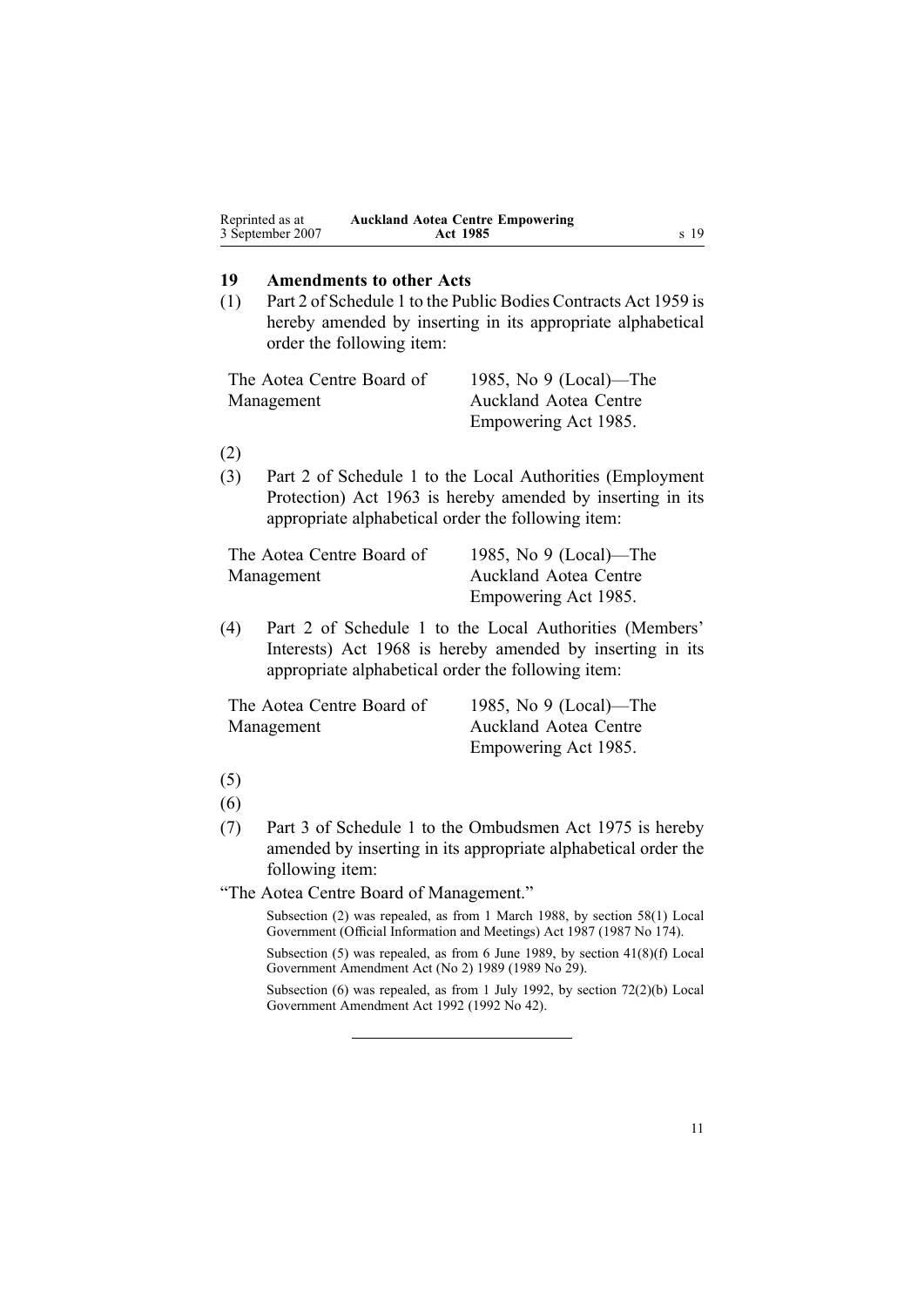<span id="page-11-0"></span>

| Schedule 1 |  |
|------------|--|
|            |  |

# **Schedule 1** Section [3](#page-1-0) **North Auckland Land District—Auckland City**

6507 hectares, more or less, being par<sup>t</sup> Lot 13 and Lot 14, DP 21520, Lot 2, DP 86062, par<sup>t</sup> Lot 3, DP 86062, Lot 3, DP 87203, par<sup>t</sup> Allotment 24, Section 30, City of Auckland, par<sup>t</sup> Allotment 29, Section 31, City of Auckland, par<sup>t</sup> Allotment 31, Section 31, City of Auckland, situated in Block XVI, Waitemata Survey District. Part certificates of title 1168/42, 43D/644, 21A/669, and 26C/1375, and all certificates of title 43D/643, 44D/945 and 40C/643. Shown marked A on SO Plan 58840 lodged in the office of the Chief Surveyor at Auckland.

# **Schedule 2**

| Council                       | Contribution to Council<br>Capital Costs Per Annum<br>Percentage or Amount |
|-------------------------------|----------------------------------------------------------------------------|
|                               | \$                                                                         |
| Birkenhead City Council       | 563,000                                                                    |
| Ellerslie Borough Council     | 167,000                                                                    |
| Glen Eden Borough Council     | 212,000                                                                    |
| Henderson Borough Council     | 190,000                                                                    |
| Howick Borough Council        | 250,000                                                                    |
| Mt Albert City Council        | 657,000                                                                    |
| Mt Roskill Borough Council    | 864,000 or 1.372 percent <sup>1</sup>                                      |
| Mt Wellington Borough Council | 585,000                                                                    |
| New Lynn Borough Council      | 266,000                                                                    |

<sup>1</sup> Whichever is the lesser

**1**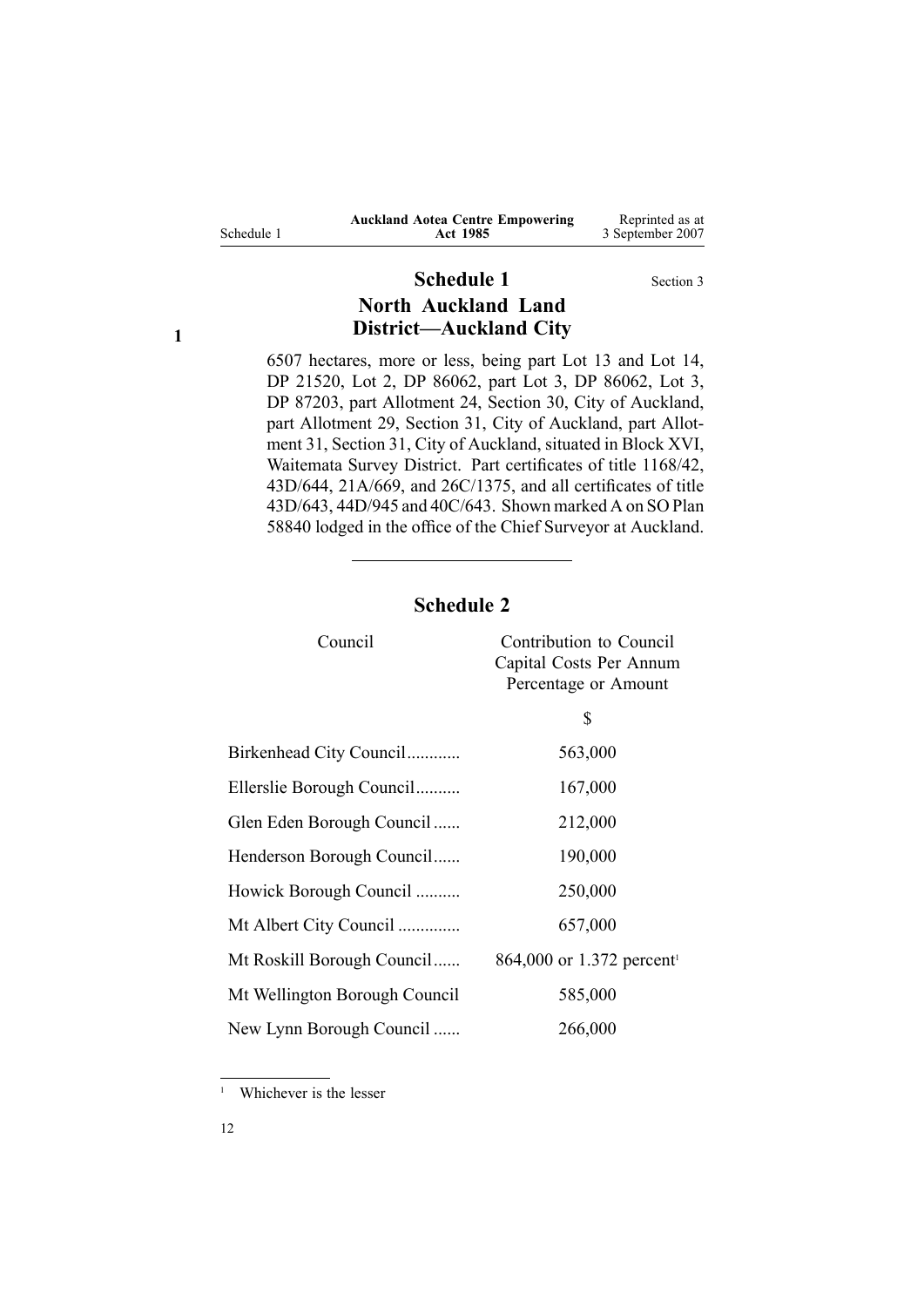<span id="page-12-0"></span>

| <b>Auckland Aotea Centre Empowering</b><br><b>Act 1985</b><br>Schedule 3   |  |
|----------------------------------------------------------------------------|--|
| Contribution to Council<br>Capital Costs Per Annum<br>Percentage or Amount |  |
| 98,000                                                                     |  |
| 272,000                                                                    |  |
| 448,000                                                                    |  |
| 98,000                                                                     |  |
| 436,000 or 0.692 percent <sup>1</sup>                                      |  |
| 269,000                                                                    |  |
| 527,000                                                                    |  |
| 1,000,000                                                                  |  |
|                                                                            |  |

# **Schedule 3**

| Council                     | Contribution to Council<br><b>Operating Costs Per Annum</b> |
|-----------------------------|-------------------------------------------------------------|
| Auckland City Council       | Not less than 50 percent                                    |
| Ellerslie Borough Council   | $0.530$ percent                                             |
| Henderson Borough Council   | $0.602$ percent                                             |
| Mt Wellington Borough Coun- | 1.856 percent                                               |
| New Lynn Borough Council    | $0.844$ percent                                             |
| Newmarket Borough Council   | $0.210$ percent                                             |